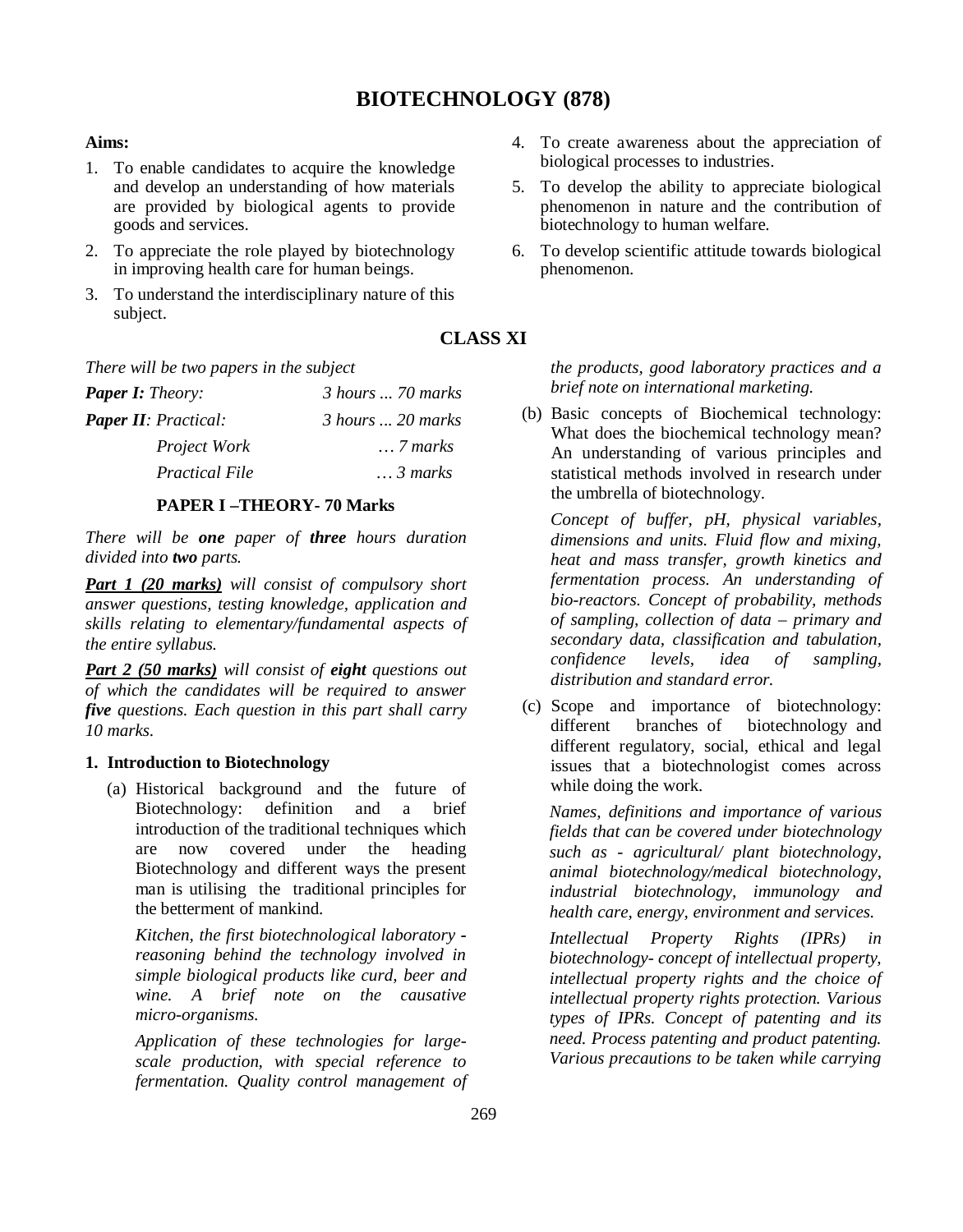*out biotechnological work. Various types of intellectual property rights.* 

*Concept of ethical, legal and social issues with one common example. How these issues are being tackled at national and international level.*

*Bio safety issues: release of genetically modified organisms into the environment.*

*Bridging the gap between bioscience, engineering and technology.*

# **2. Cell Biology**

(a) Cell - Basic unit of life: Justification of cell as a basic unit of life. A brief note on the cell components with special reference to nucleus and its components. Various cytological techniques used in counting and identifying the cell and chromosomes.

*An understanding of cell components, their structure, and functions - cell wall, cell membrane, cytoplasmic reticulum, golgi apparatus, mitochondria, ribosomes, vacuoles, plastids, lysosomes, nucleus and other important inclusions of the cell. Differentiation between plant and animal and prokaryotic and eukaryotic cellular systems.*

*Chromosomal structure and composition – organisation of chromatids, concept of homologous and non-homologous chromosomes, sister and non-sister chromatids, classification of chromosomes on the basis of position of the centromere on the chromosome, basic idea about telomere, chromatin and nucleosome. An idea about banding patterns and their application.*

*Concept of chromosomal number in different species, e.g. man and mouse.*

*Techniques in cytology - microscopy, cell sorting and counting, karyotyping and banding techniques.*

(b) Cell Division and cell cycle: necessity for a cell to divide. Types of cell division and various other activities of cell such as biochemical transformations.

*Types and significance of cell division and a brief note about the different stages of cell division.*

*Concept of crossing over, chiasmata.*

*Basic concept of cell cycle and cell cycle regulation.*

*Cell communication and signal transduction, movement, nutrition, gaseous exchange, internal transport and maintenance of the internal transport and cell reproduction.*

*Biochemical Transformations:*

*An understanding of biochemical transformations, different biochemical pathways involved in respiration - aerobic and anaerobic.*

*Aerobic respiration - Glycolysis, Kreb's cycle, electron transport chain and oxidative phosphorylation.*

*Anaerobic respiration - lactic acid formation, fermentation and lactic acid alcohol formation.* 

*Photosynthesis – brief historical account and light and dark reactions.*

(c) Errors in cell division: what happens if the cell does not divide normally? An understanding of different numerical and structural abnormalities which can be detected with the help of a microscope.

*Concept of non-disjunction: meiotic non-disjunction and mitotic non-disjunction. Non-disjunction in sex chromosomes – Turner's syndrome and Klienfelter's syndrome, identification and symptoms. Importance of these syndromes in studying human behavioural genetics.*

*Numerical chromosomal aberrations with respect to autosomes, i.e. Down's syndrome/ trisomy 21.*

*Structural chromosomal abnormalities – deletions, duplications, translocations, inversions, ring chromosomes and uniparental disomy.*

*Chromosomal abnormalities and gene mapping.*

*Polyploidy and its significance in plants.*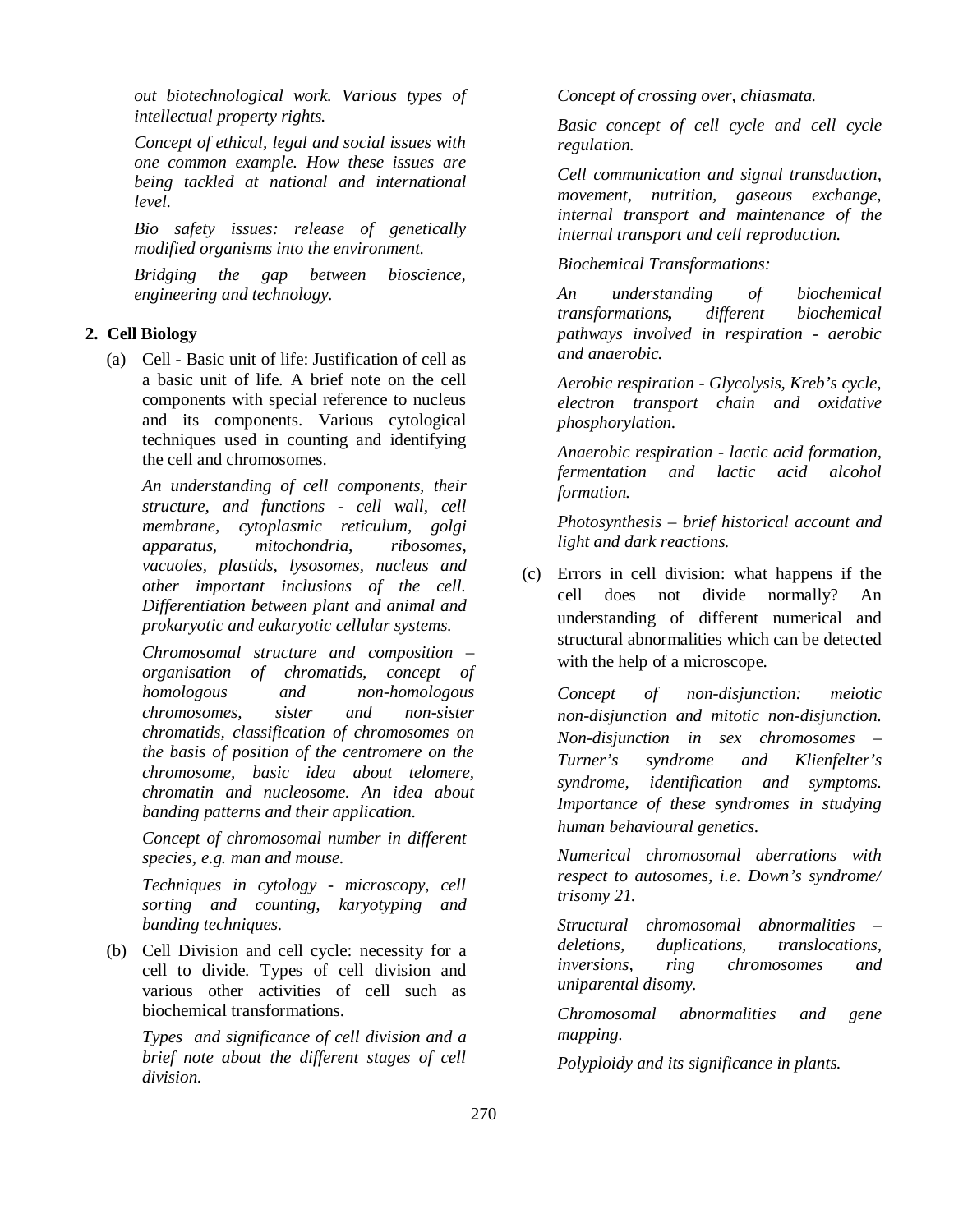#### **3. Growth and Development in living beings**

(a) Animal and plant development: development of a complete organism from zygotic cell in both plants and animals. An understanding of defence strategies in all types of living organisms.

*Animal development – zygote to a stage of complete development of the foetus in a stage where it can absorb food.* 

*Plant development. Fertilised ovules to a complete plant.*

*Immune response in plants and animals immune system in higher animals, concept of immunity, immunisation, antigen and antibody. Various cells involved in immune system in humans. An introduction to human leukocyte antigens. Types of immunity innate and acquired. ELISA Technique (Enzyme Linked Immuno Sorbant Assay).*

*Plant pathogen interaction. Secondary metabolism.* 

*Defence strategies in microbes and insects.*

(b) Biodiversity and evolution of populations: an understanding of biodiversity in both plants and animals and the concept of population. *Significance of biodiversity, Indian plants and animals.*

*Concept and value of biodiversity. Understanding the concept of biodiversity. To appreciate various reasons for valuing and conserving biodiversity (ethical, moral, economic, aesthetic). An understanding of speciation, types of speciation - allopatric and sympatric; concept of ecosystem; adaptation and natural selection.*

*Organisation of life, size and complexity, interaction with the environment.*

### **4. Genetics**

(a) Laws of Inheritance: how can one establish if a trait/disease is genetic or environmental? An account of Mendel's experiments. Different types of genetic inheritance and various complicating factors in genetic research.

*Mendel's experiment on pea plant and his conclusions - law of segregation and law of independent assortment.*

*Concept of trait, gene, allele, phenotype, genotype, homozygosity, heterozygosity and hemizygosity. Types of inheritance.*

*Pedigree construction using different standard symbols.*

*Construction of pedigree showing different modes of inheritance, autosomal inheritance dominant, co-dominant and recessive.*

*Sex chromosome inheritance - with special reference to X chromosomal inheritance with suitable examples.* 

*Mitochondrial / cytoplasmic inheritance.*

*Establishment of genetic reasons for a trait family and twin studies.*

*Various problems in genetic research variable expressivity, incomplete penetrance, one gene several effects, one phenotype several genes and Lyon's hypothesis.*

(b) Gene Mapping: mapping of genes on chromosomes using linkage analysis. An understanding of mutations and cancer genetics.

*Mapping of genes on chromosomes with respect to genetic diseases.*

*Basic concept of linkage and crossing over. Genetic recombination, concept of centi morgan (cM), Morgan's experimental results, explanation of linkage and mapping with suitable examples, discovery of DNA as the genetic material.*

*Concept of mutation and various factors causing mutations.*

*Cancer genetics: a brief note.*

(c) Genes in populations: how do genes behave in populations from generation to generation? Various ways of studying population genetics.

*Concept of gene pool and allele frequency, polymorphism, definition of Hardy Weinber law, its applications.*

*Possibility of disease resistant and susceptible genes in population. Concept of pharmacogenetics and pharmacogenomics.*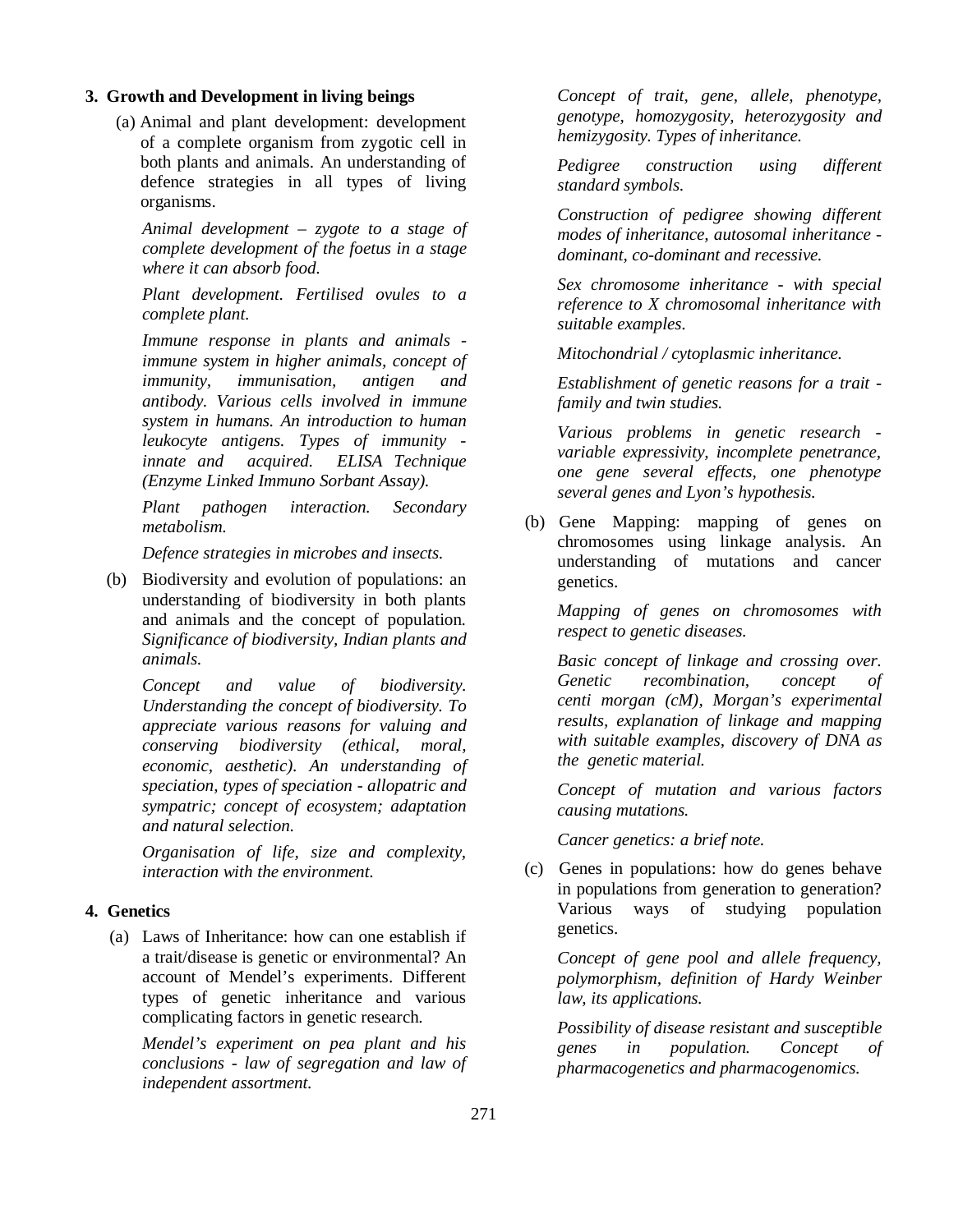### **PAPER II**

# **PRACTICAL WORK – 20 Marks***.*

Candidates are required to complete the following experiments.

1. Preparation of Buffers:

*This experiment should be done to make the basics clear to the students and for this, the approach should be to utilise easily available chemicals at reasonable costs. For this "Phosphate buffer, Acetate buffer and Borate buffer" are good for practice. (pH 5 & pH 8).*

2. Colour reactions of Carbohydrates:

*The following experiments should be performed:*

- *<i>Iodine test for starch, etc.*
- *Benedict's test for reducing sugar.*
- *- Fehling's test.*
- 3. Colour reaction for Proteins:

*The tests to perform are:*

- *- Biuret test.*
- *Bradford test (it can be qualitative as well as quantitative – for qualitative assessment the extent of colour development can be used as rough estimate).*
- 4. Study of various stages of Mitosis and Meiosis:

*The students should be given practice in preparing slides for study of mitosis by crush smear method. They should be able to identify different stages (at least four stages). For the study of meiosis the students should be shown permanent slides of meiosis and they should be able to identify at least six stages of meiosis from the slides.*

*The requirement for this set of experiments is Acetocarmine stain slides, coverslips, microscopes and spirit-lamp.*

5. Preparation of Karyotypes:

*Demonstration of any metaphasic plate of mitosis (pea onion root tips).*

*Diad formation, pairing of homologous chromosomes during meiosis.*

6. Determination of Blood Groups:

*The students can perform this experiment on their own and work out their own blood group. Proper instructions however are to be given for 'prick' – e.g. (a) Sterilize finger with alcohol/disinfectant. (b) Use only disposable sterile needle. (c) Use the needle only once and destroy it. (d) Do not prick or use blood drop in an indiscriminatory way.* 

7. Constructing of pedigrees showing different types of inheritance:

*The students are to establish Mendel's Laws of inheritance by selecting varied seeds/flowers with different colours out of the lot provided to them. They can also perform exercises and numericals on monohybrid and dihybridisation.* 

*Additionally, they can be asked to set up sets to show –*

- *incomplete dominance.*
- *Epistatis.*
- 8. Usage of pH meter:

*To measure the pH of a given sample by pH meter or sensitive pH strips/handheld pH meter.*

#### **PROJECT WORK AND PRACTICAL FILE**

**– 10 Marks**

# **Project Work – 7 Marks**

Candidates are to creatively execute **one** project/assignment on any aspect of Biotechnology. Teachers may assign or students may choose any one project of their choice. The report should be kept simple, but neat and elegant. No extra credit shall be given for type-written material/decorative cover, etc.

#### **Practical File – 3 Marks**

Teachers are required to assess students on the basis of the practical file maintained by them during the academic year.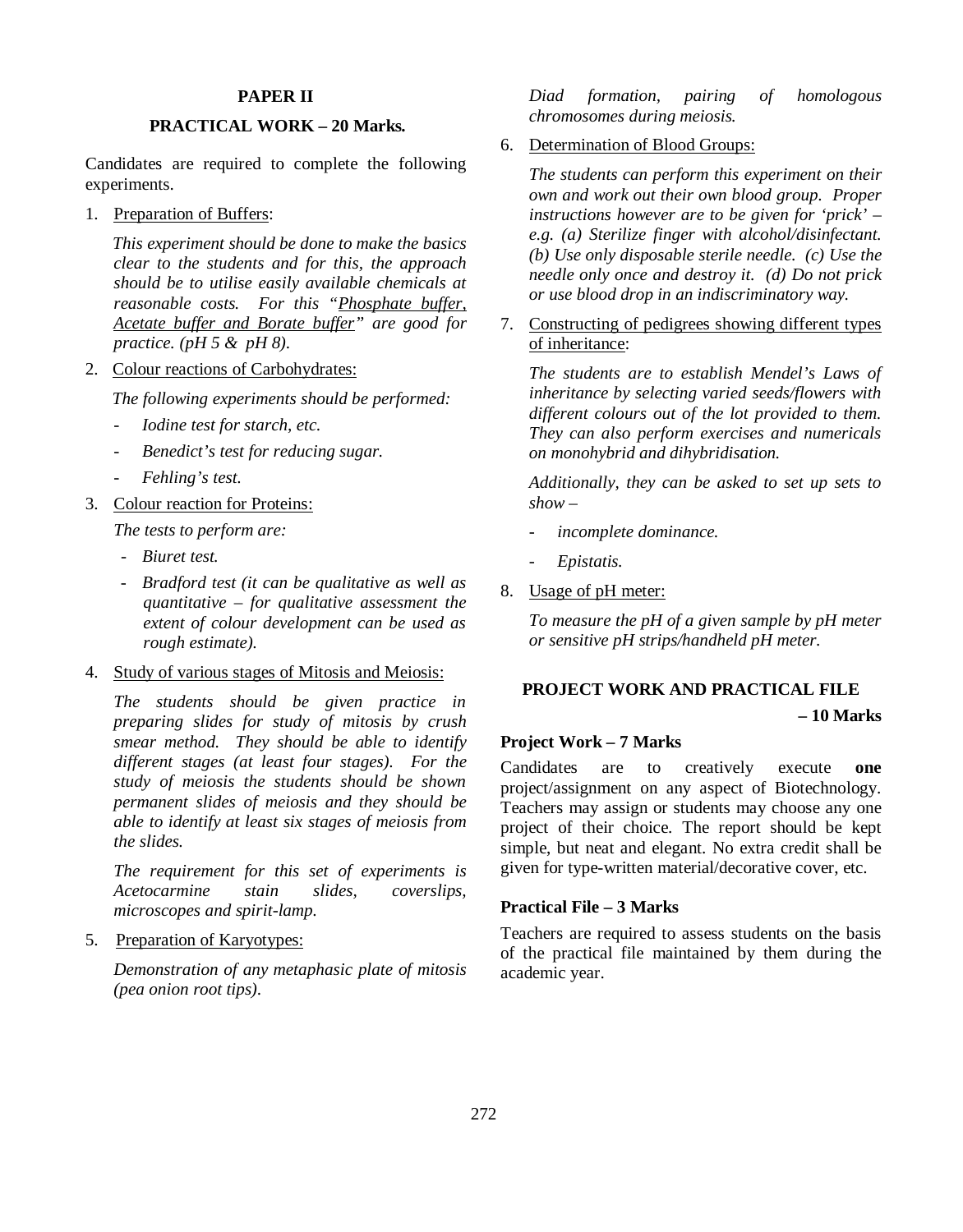*There will be two papers in the subject*

| <b>Paper I:</b> Theory:      | 3 hours  70 marks |
|------------------------------|-------------------|
| <b>Paper II</b> : Practical: | 3 hours  20 marks |
| <i>Project Work</i>          | $\ldots$ 7 marks  |
| <i>Practical File</i>        | $\ldots$ 3 marks  |

# **PAPER I –THEORY- 70 Marks**

*There will be one paper of three hours duration divided into two parts.*

*Part 1 (20 marks) will consist of compulsory short answer questions, testing knowledge, application and skills relating to elementary/fundamental aspects of the entire syllabus.*

*Part 2 (50 marks) will consist of eight questions out of which the candidates will be required to answer five questions. Each question in this part shall carry 10 marks.*

# **1. Molecular Biology**

(a) Biomolecules: introduction to biomoleculesdefinition and types. Carbohydrates, proteins, lipids, vitamins and enzymes – their structure and properties.

*Structure and functions of carbohydrates.*

*Sugars and derivatives – some important mono, di and polysaccharides. Glycogen, cellulose, chitin and peptidoglycon. Chemical properties of sugars.*

*Structure and functions of proteins – building blocks of proteins, the amino acids. Chemical structure, types and chemical properties of amino acids. Different methods employed in determining the amino acid sequence in proteins - 3D - structure of proteins. Different types of proteins - primary, secondary, tertiary quarternary. Vitamins and coenzymes.*

*Structure and functions of enzymes: chemical nature of enzymes and the properties of enzymes. An understanding of enzyme activity.* 

Structure and functions of lipids – building blocks of lipids, their structures, types and chemical properties.

Optical activity / steriochemistry of biomolecules.

Concept of supramolecular assembly.

(b) Nucleic acids: an understanding of nucleic acids, their importance in biotechnological work, biochemical structure and capacity to replicate.

*DNA - definition, double helical model of DNA, (Watson and Crick's), Chargaff's Law method of replication of DNA, various replicative enzymes in both procaryotic and eucaryotic organisms, example topoisomerases, helicase, SSBs polymerases, primases, ligases. Concept of semi conservative and semi-discontinuous replication, leading and lagging strands, okazaki fragments.*

*RNA – definition, various types of RNAs such as mRNA, tRNA (Clover leaf model), their structure and functions.*

(c) Protein Synthesis: synthesis of different RNAs, and the complete mechanism of polypeptide chain formation. Different metabolic diseases which occur due to a change in the DNA structure.

*From gene to protein: Transcription - DNA to RNA, various enzymes involved eg RNA polymerases, an explanation of the complete process; post transcriptional changespolyadenylation, 5' capping and splicing .*

*Genetic code – properties of genetic code, Start and Stop codons. The translation of RNA to protein – complete mechanism of chain initiation, elongation and termination, the role of tRNA in protein synthesis. (Post translational changes not included)*

*Concept of central dogma, an overview of transcription factors and mechanism. Concept of Reverse transcription. An understanding of one gene one enzyme hypothesis. Fine structure of gene - exon, intron.*

*Gene regulation – Operon concept.*

*Inborn errors of metabolism - basic concept and examples like Albinism, sickle cell anaemia. Phenyl ketonuria, alkaptonuria.*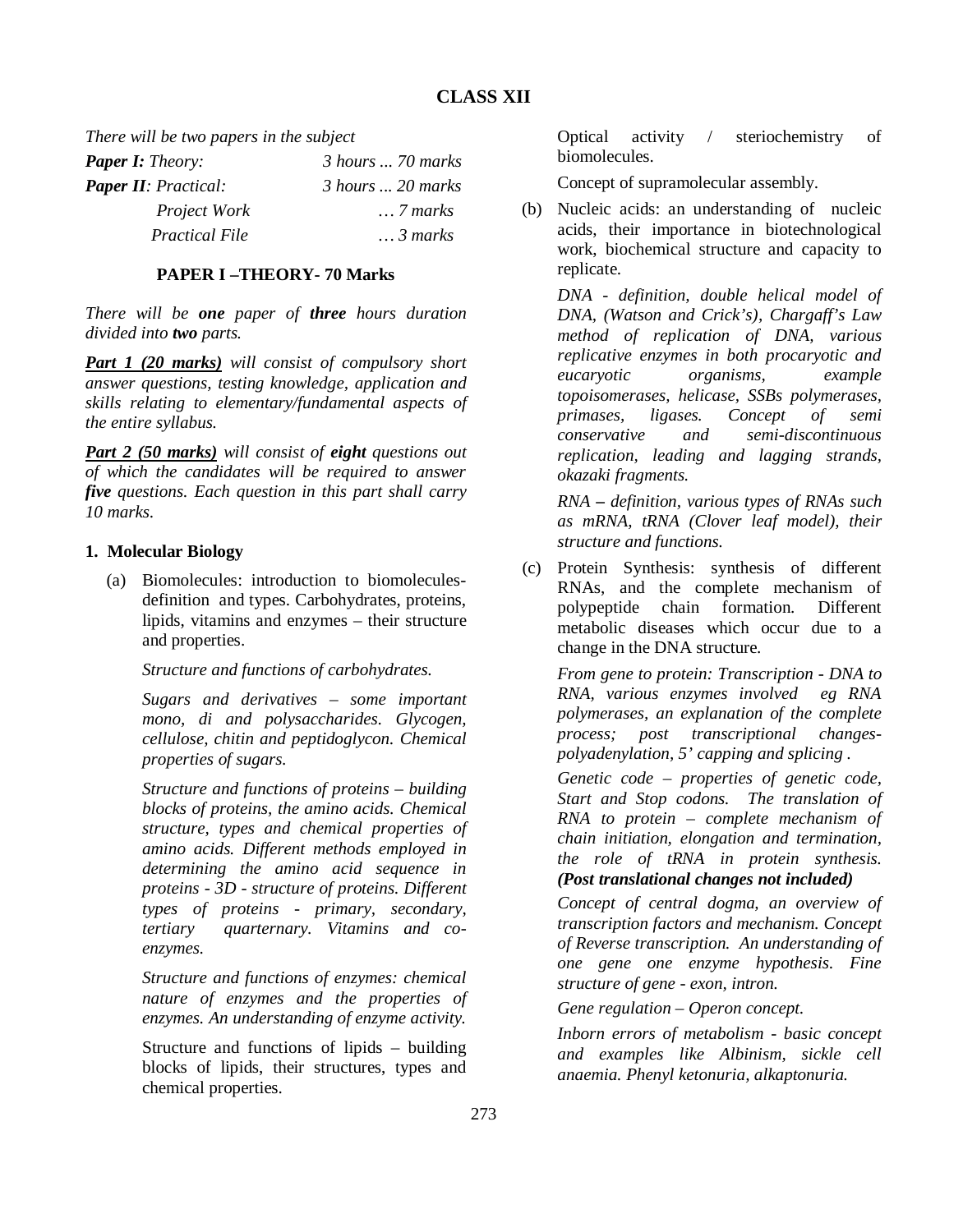#### **2. Genetic Engineering**

- (b) Innovations in Biotechnology: select examples of products already available, produced by using modern biotechnological tools.
	- *(i) Plants: Flavr Savor tomatoes; designer oil.*
	- *(ii) Healthcare: recombinant hepatitis-B vaccine; insulin or interferon.*
	- *(iii)Animal: Dolly the cloned sheep; stem-cells research.*
	- *(iv) Environmental biotechnology: oil-eating bacteria.*
	- *(v) Industrial biotechnology: production of industrial enzymes.*
	- *(vi) Single cell protein concept.*
- (b) Introduction to gene cloning and genetic engineering: concept of cloning and vectors.

*Tools of recombinant DNA technology, types of restriction endonucleases and other enzymes used in cloning: types of vectors, such as plasmids, cosmids, phages, YACs, BACs, animal and plant viruses, role of Shuttle and expression vectors in DNA manipulation, construction of a recombinant DNA molecule.* 

*Techniques involved in extraction and purification of DNA from bacterial and plants cells.* 

*A basic understanding of DNA libraries – construction and cloning of genomic and cDNA libraries.*

*Transfer of recombinants into host cellsbasic concept of transformation, transfection, electroporation, microinjection, biolistic and Agrobacterium induced gene transfer.*

*Methods of identification of recombinants-Direct selection / Insertional inactivation / Blue-white selection.* 

*DNA probes.*

(c) Biochemical techniques: classification of techniques based on various factors.

*Classification of techniques based on various factors.*

*Molecular weight or size: centrifugation, gel permeation, osmotic pressure.* 

*Polarity or charge: ion exchange chromatography, electrophoresis, iso-electric focussing, hydrophobic interaction, partition chromatography, spectroscopy colorimetry, UV visible spectrophotometry, florescence spectroscopy, crystallography and mass spectrometry.*

*Solubility: salt precipitation and precipitation with organic solvent.*

(d) Gene analysis techniques: various techniques involved in any work in recombinant DNA technology.

*Low resolution mapping techniques: gel electrophoresis, northern blotting, southern blotting.*

*High resolution techniques: DNA sequencingsequencing by chemical degradation, sequencing by chain termination, automated DNA sequencing. Site directed mutagenesis.*

*Polymerase chain reaction (PCR)– definition, principle and the technique involved, use of the enzyme taq DNA polymerase, concept of oligonucleotide primer; significance and applications of PCR.*

*Human Genome Project - its objectives, the countries involved, its achievements and significance.*

### **3. Cell Culture Technology**

(a) Introduction and Techniques: basic understanding of cell culture technology and its significance in biotechnology. Different materials and methods used in this technology.

*Introductory History: definition of cell culture, different types of tissues and organ cultures. Role of auxins, cytokinins in cell tissue culture. Importance of media in cell culture.*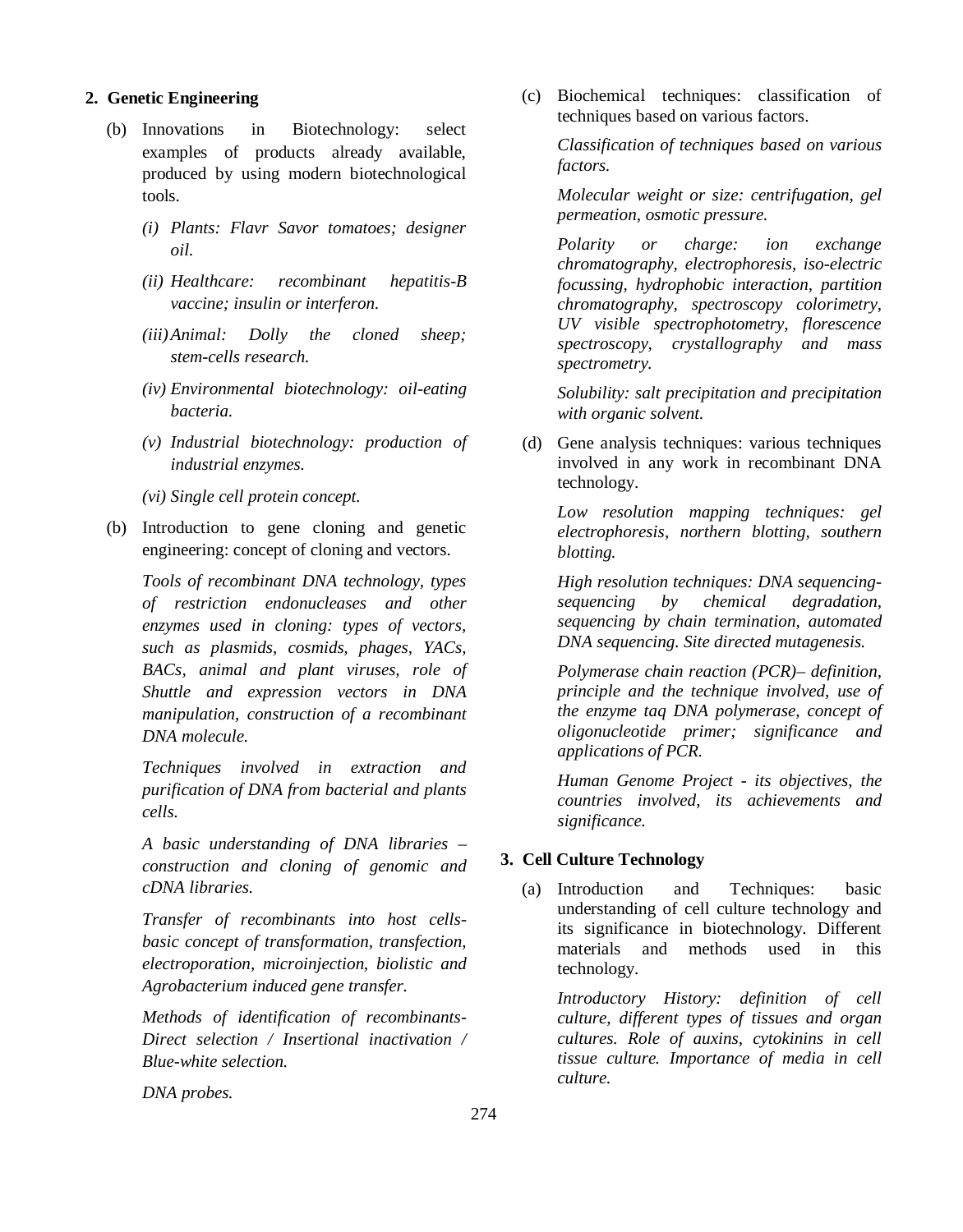*Preparation and cloning of cell culture along with regeneration of single cell to whole plant.*

*Role of cell and tissue culture in plant genetic manipulation – genetic variability, invitro pollination, induction of haploidy somatic hybridisation and genetic transformation.*

*Media and aseptic manipulation: definition of media, composition of media – inorganic nutrients, organic nutrients, macronutrients, micronutrients and other important supplements. Solidifying agents and pH.*

*Sterilisation of apparatus and instruments used in cell culture, culture rooms and transfer area.*

(b) Cell culture and cellular totipotency: types of cell culture and the concept of cellular totipotency.

*Cell culture: importance of single cell culture. Different methods involved in isolation of single cells from plant organs - mechanical and enzymatic methods.*

*Concept and types of suspension culture: batch cultures and continuous cultures. Synchronisation of suspension cultures.* 

*Chemical methods – starvation, inhibition, mitotic arrest and plating techniques.*

*Cellular totipotency: definition of cellular totipotency. Concepts like cell differentiation, dedifferentiation and redifferentiation, vascular differentiation.* 

(c) Germplasm conservation: definition and significance of germplasm conservation and various methods involved in it.

*Definition and need of germplasm conservation. Modes of conservation: in-situ conservation, ex-situ conservation. Materials used for conservation. Principles involved in freeze preservation. Various types of freeze preservation.*

(d) Applications of cell culture technology: different fields in which cell culture technology is used and the ways it is used. Application in crop improvement.

*Application of cell culture technology in plant breeding: haploid production – an understanding of haploid production and in* 

*vivo techniques employed to induce haploid production such as gynogenesis, androgenesis, genome elimination by distant hybridisation and semigamy, chemical treatment, temperature shocks and irradiation effects.* 

*Triploid production: understanding and need of triploid production. Application of triploids in plant improvement.* 

*In vitro pollination: concept, and application of in vitro pollination.* 

*Zygotic embryo culture concept and applications.*

*Concept of somatic hybridisation and cybridisation protoplast fusion, genetic transformation and their applications in plant improvement.*

*The scope biotechnology offers in developing favourable traits in crops, like pest resistance, drought resistance, salinity resistance.*

# **4. Bio-informatics**

(a) Introduction: an introduction to computers, both hardware and software aspects. Global biological data bases.

*Introduction to computer software and hardware - RAM and ROM, Microprocessor. Definition, significance and application of bio-informatics. Enormity of data generated by biological systems; managing the data using tools provided by Information Technology.*

*An introduction to global bio-informatics databases (nucleotide and protein databases). Information sources such as EMBL, NCBI GDB, MGD.*

*Data retrieval tools- ENTREZ, BLAST, Taxonomy Browser , FASTA, Locus link.*

(b) Genomics: basic understanding of genome, types of genome, criteria for selecting an organism for sequencing. Various theoretical aspects of searching genes using the computer.

*Definition of genomics. Basic criteria in selecting the organism for its genome sequencing. Searching for genes using computers. All the theoretical aspects – exons,*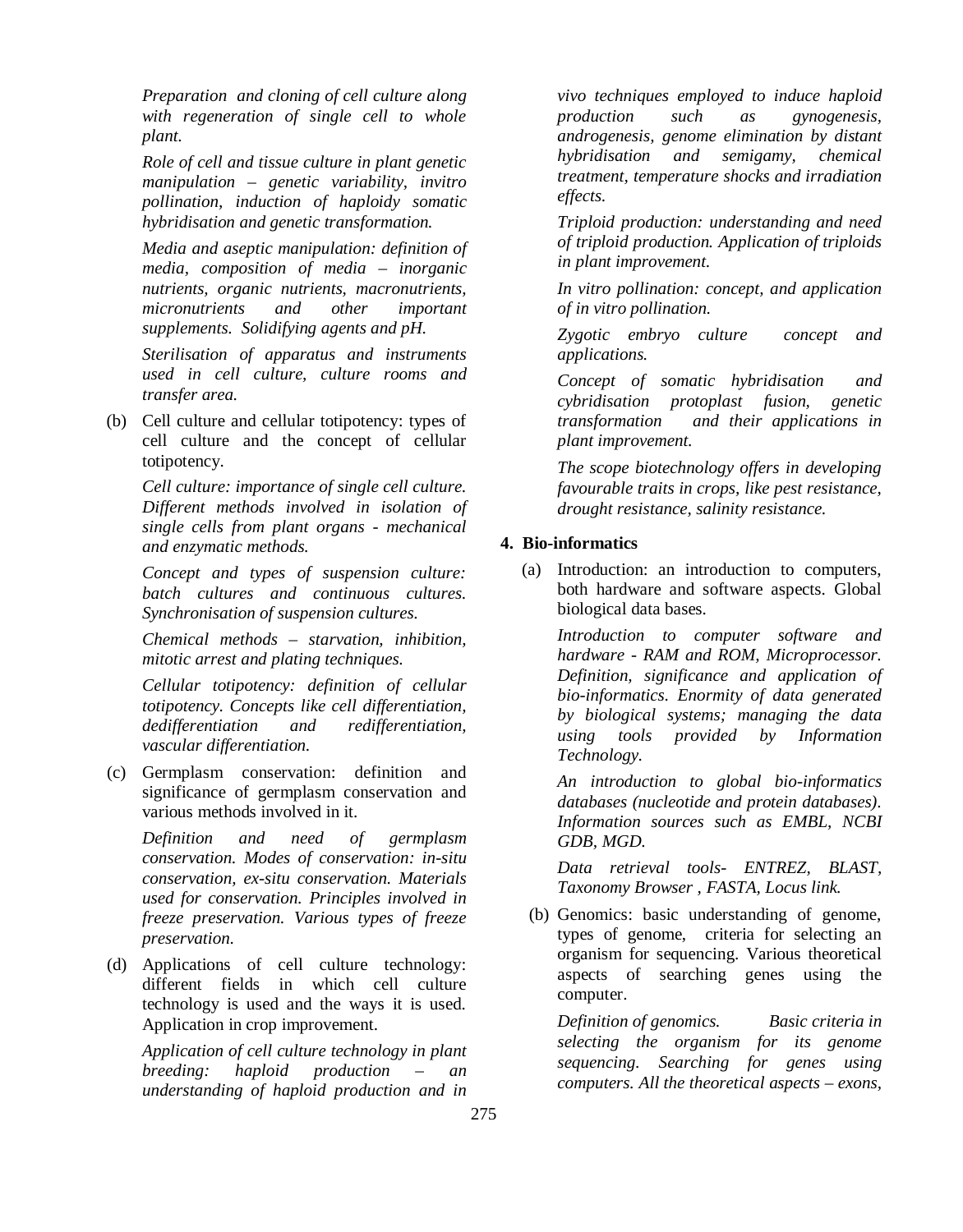*intron, promoter region, start codon, end codon, coding regions, non coding regions, ESTs (Expressed Sequence Tags) and STSs (Sequence Tagged Sites) and the different softwares used like gene scan. Types of sequence analysis –global, local, pair wise and multiple. A mention of different computer software and programs used in sequence analysis.*

(c) Proteomics: definition and introduction.

*Different softwares commercially available for structural prediction of proteins. Softwares available easily on the internet, important protein databases available for the public on the internet like PDB (Protein Data Bank), PIR (Protein Identification Resources). Use of computers in new drug development research - concept of Single Nucleotide Polymorphisms (SNPs).* 

*Biotechnology - global and Indian scenario. Various institutes, centers and funding agencies which deal with biotechnology and bioinformatics in India.*

# **PAPER II**

# **PRACTICAL WORK – 20 marks**

Candidates are required to complete the following experiments.

- 1. Sterilization techniques:
	- *(i) Dry Physical method heat or radiation.*
	- *(ii) Wet Physical methods steam sterilization.*
	- *(iii) Chemical Sterilization/ Surface sterilization Disinfection with 70% alcohol and Sodium hypochlorite solution /savlon/carbolic acid.*
- 2. Preparation of buffers:

*This experiment should be done to make the basics clear to the students. Basic calculation for buffer preparation should be known. The approach should be to utilize easily available chemicals at reasonable costs. For this "Phosphate buffer, Acetate buffer and Borate buffer" are good for practice. (pH 4 - pH 9.2).*

- 3. Preparation of culture media:
	- *(i) Bacterial culture Media Luria Bertanii (L.B.) media - Peptone/ Tryptone , yeast extract and NaCl. (Nutrient broth / Nutrient Agar).*
	- *(ii) Plant Tissue culture medium (Sugars + Coconut milk + Agar Agar).*
- 4. Preparation of slant or nutrient plates.

*Luria Bertanii (L.B) media to be prepared autoclaved and cooled to 60 degrees C. To prepare nutrient plates the media is poured into pre sterilized petri-dishes under a LAF. To prepare slants the media is poured into several test tubes, plugged and kept in a tilted position until it sets.*

5. Growth of bacteria in culture:

*Growth of bacteria in nutrient broth / nutrient agar. Bacterial streaking, time related growth curve of bacterial culture to be studied.*

6. Identification of gram positive and gram negative bacteria by gram staining.

*(i) Prepare a bacterial smear on a slide (ii) Stain with crystal violet stain. (iii) Rinse with water. (iv) Add a few drops of iodine solution. (v) Add few drops of 90 % ethanol (vi ) Counterstain with safranine solution (vii) Observe the red and blue colonies under the microscope.*

- 7. Isolation of proteins:
	- *(i) Pea germinating seeds proteins should be isolated in buffers. Presence of protein to be identified by colour reaction (Biuret's Test / Xanthoproteic Test).*
	- *(ii) Milk proteins are isolated by adding 0.4 N HCl into the milk sample. Caseins start coagulating at their isoelectric point (pH 4.6) The precipitate is filtered and weighed to quantify the protein present.*

#### 8. Determination of Blood Groups:

*Students can perform this experiment on their own and work out their own blood group. Proper instruction however are to be given for 'prick' – e.g. (a) Sterilize finger with alcohol/disinfectant. (b) Use only disposable sterile needle. (c) Use the needle only once and destroy it. (d) Do not prick or use blood drop in an indiscriminatory way.*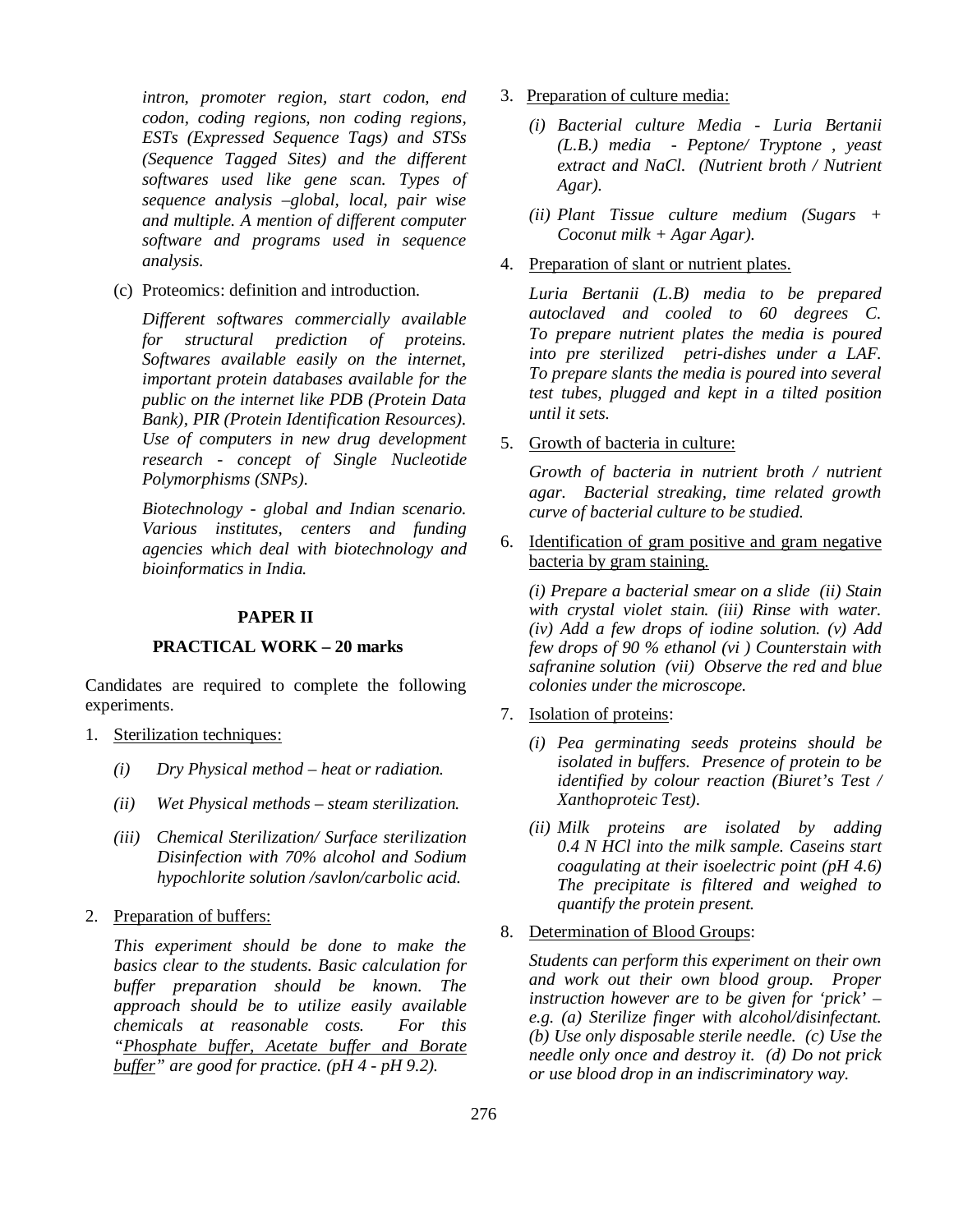- 9. Salivary amylase activity on starch
	- *(i) To study the action of the enzyme on starch.*

*Soluble starch solution (0.5% - 1%) to be prepared. Test with iodine. Collect saliva, dilute 1: 5, add 1 ml of saliva to 10 ml of starch solution. Incubate for 15 minutes. Again test for presence of starch with iodine. Also test for the presence of reducing sugars in solution.* 

- *(ii) To study the effect of variable temperature on the activity of the enzyme salivary amylase.*
- 10. Separation of plant pigments by chromatography: (Paper chromatograph or TLC)

*Take any leaf. Extract chlorophyll in 80% acetone. Take a strip of paper or prepare a thin layer of silica gel on a slide. Load chlorophyll extract at one end of the paper/gel. Keep paper or gel in the rising medium in test tube or jar for about 30 minutes. The rising medium should have methanol/ acetic acid, n-butanol or benzene. The rising fluid should always be at the bottom below the point of loading of chlorophylls. After 30 minutes, three spots: yellow, bluish green and light green will be observed corresponding to carotenes, chlorophyll A & chlorophyll B.*

11. Identification of Plasmid DNA and Genomic (chromosomal) DNA bands in the gels (by photographs only).

*Plasmid DNA is covalently closed circular DNA (CCC-DNA). Therefore its molecular size is very small but the molecular weight is sufficiently high. During electrophoresis, this DNA will move faster than the genomic DNA which has low density and is linear in nature.*

*Therefore, the bottom-most band, much away from the rest of the bands is Plasmid DNA whereas lagging bands represent the genomic (chromosomal) DNA fragments.*

12. Isolation of DNA from plant tissues

*Take half a ripe and peeled banana into a beaker and add 50 ml of extraction fluid (1.5gm table salt +10 ml liquid detergent +90 ml distilled water). Place the beaker in a water bath set at 60 degrees C for 15 minutes. Stir gently with a glass rod.*  *Filter 5ml of cooled content into a clean test tube and add 5ml of cold 90% ethanol. DNA molecules separate out and appear as white fibres. [DNA can also be extracted from pea seeds and soaked wheat grains]*

# 13. Estimation of proteins by colour reaction

*Bradford's Assay is a Dye binding assay based on the differential change of colour of a dye in response to various concentrations of proteins. Bradford's assay can be performed for qualitative as well as quantitative assessment of proteins in a sample.* 

*Dilute 1 volume of Bradford's dye with 4 volumes of distilled water. Filter the dye through Whatman filter paper and store at room temperature in a brown glass bottle. Take different aliquots of standard Bovine Serum Albumin ( BSA solution ) , for example (0.2, 0.4, 0.6, 0.8 and 1.0 ml) in different test tubes Make up the volume to 1ml with distilled water .To each tube add 2ml of Bradford's dye. Extent of colour development can be made by rough estimate using + signs to show the concentration of protein in the sample. Alternatively, OD can be read using colorimeter or spectrophotometer. Take the unknown sample to be estimated and perform the experiment. Similarly read the OD and note the corresponding concentration of protein in it using the graph.*

14. Estimation of DNA either by Colourimeter or Spectrophotometer.

*The principle behind estimation of DNA by colourimeter is to develop some sort of colour during reaction of DNA with some chemical or colouring agents. The developed colour will have some absorption at a particular wave-length. This absorbance can be plotted against the standard curve made with the help of standard solutions and by that the amount of DNA in a given solution can be calculated.*

*In case of spectrophotometric determination of DNA, the capacity of DNA to absorb UV rays in the region of 285 nm is taken as the base for working out the amount of DNA in a given solution. Again the help of a standard curve is taken to estimate the quantity of DNA.*